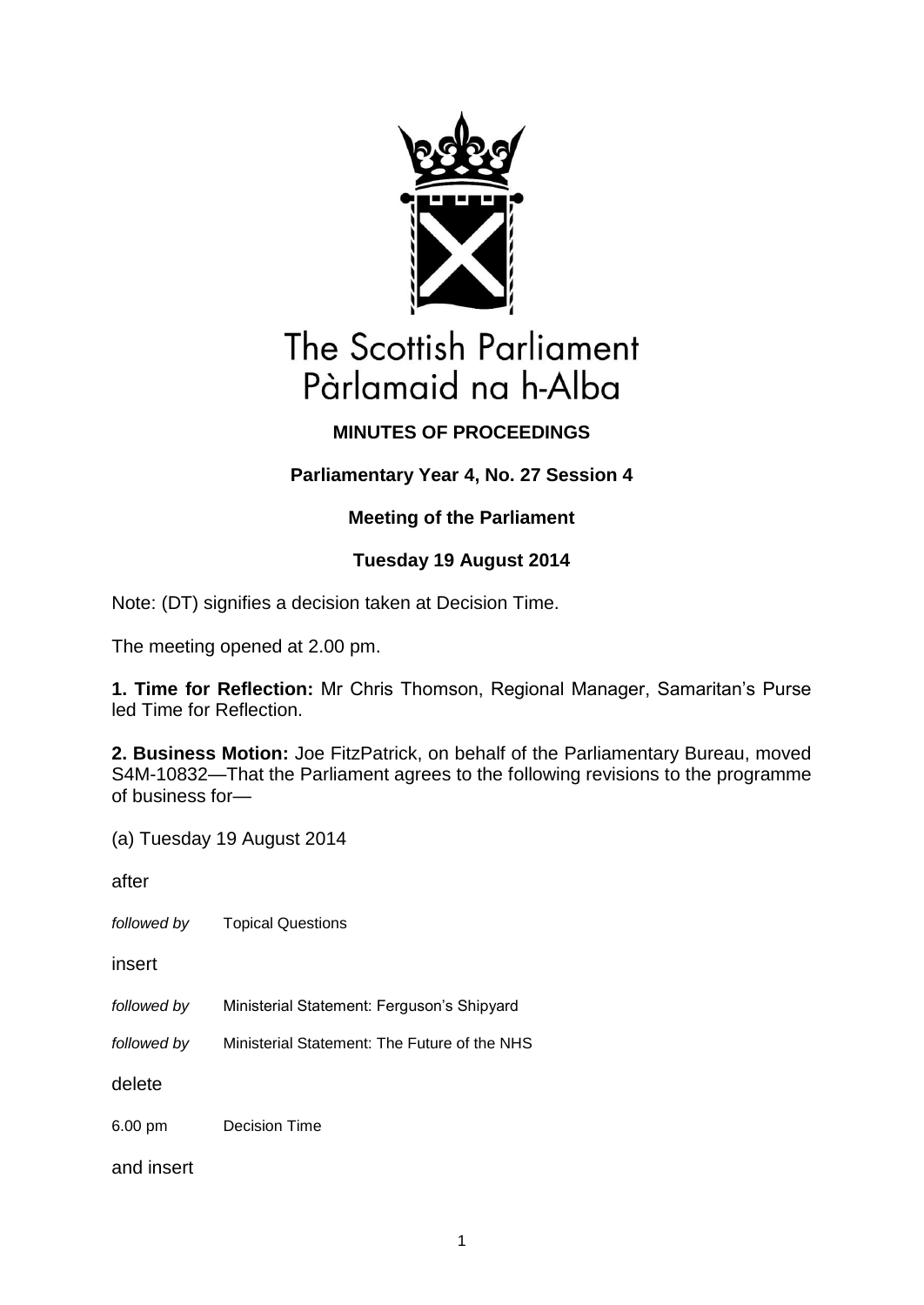6.30 pm Decision Time

and (b) Wednesday 20 August 2014

after

2.00 pm Portfolio Questions Justice and the Law Officers; Rural Affairs and the Environment

insert

*followed by* Ministerial Statement: Update on the Economic Impact of New Innovation Centres

The motion was agreed to.

**3. Business Motion:** Joe FitzPatrick, on behalf of the Parliamentary Bureau, moved S4M-10828—That the Parliament agrees that, during stage 3 of the Revenue Scotland and Tax Powers Bill, debate on groups of amendments shall, subject to Rule 9.8.4A, be brought to a conclusion by the time limit indicated, that time limit being calculated from when the stage begins and excluding any periods when other business is under consideration or when a meeting of the Parliament is suspended (other than a suspension following the first division in the stage being called) or otherwise not in progress:

Groups 1 to 3: 20 minutes. Groups 4 to 8: 40 minutes Groups 9 to 13: 1 hour 10 minutes.

The motion was agreed to.

**4. Topical Questions:** Questions were answered by Cabinet Secretaries and a Minister.

**5. Ministerial Statement:** The Cabinet Secretary for Finance, Employment and Sustainable Growth (John Swinney) made a statement and answered questions on Ferguson's Shipyard.

**6. Ministerial Statement:** The Cabinet Secretary for Health and Wellbeing (Alex Neil) made a statement and answered questions on the Future of the NHS.

**7. Revenue Scotland and Tax Powers Bill - Stage 3:** The Bill was considered at Stage 3.

The following amendments were agreed to (without division): 1, 2, 3, 4, 5, 6, 7, 8, 9, 10, 11, 12, 13, 14, 15, 16, 17, 18, 19, 20, 21, 22, 23, 24, 25, 26, 27, 28, 29, 30, 31, 32, 33, 34, 35, 36, 37, 38, 39, 40, 41, 42, 43, 44, 45, 46, 47, 48, 49, 50, 51, 52, 53, 54, 55, 56, 57, 58, 59, 60, 61, 62, 63, 64, 65, 66, 67, 68, 69, 70, 71, 72, 73, 74, 75, 76, 77, 78, 79, 80, 81, 82, 83, 84, 85, 86, 87, 88, 89, 90, 91, 92, 93, 94, 95, 96, 97,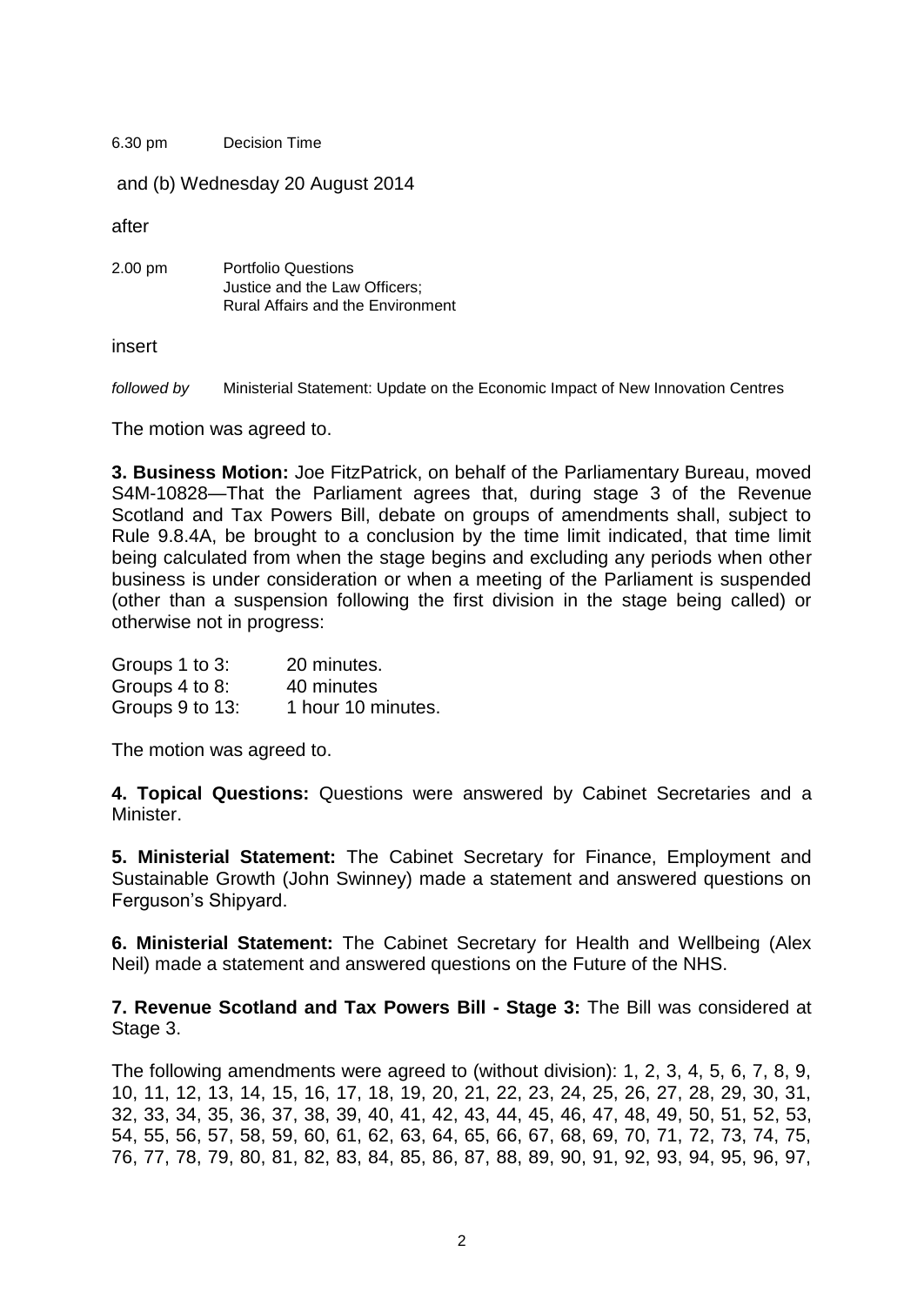98, 99, 100, 101, 102, 103, 104, 105, 106, 107, 108, 109, 110, 111, 112, 113, 114, 115, 116, 117, 118, 119, 120, 121, 122, 123 and 124.

**8. Revenue Scotland and Tax Powers Bill - Stage 3:** The Cabinet Secretary for Finance, Employment and Sustainable Growth (John Swinney) moved S4M-10822— That the Parliament agrees that the Revenue Scotland and Tax Powers Bill be passed.

After debate, the motion was agreed to (DT).

**9. Disabled Persons' Parking Badges (Scotland) Bill - Stage 3:** Dennis Robertson moved S4M-10783—That the Parliament agrees that the Disabled Persons' Parking Badges (Scotland) Bill be passed.

After debate, the motion was agreed to (DT).

**10. Motion without Notice:** The Minister for Parliamentary Business (Joe FitzPatrick) moved without notice that, under Rule 11.2.4, that Decision Time be brought forward to 5.50 pm. The motion was agreed to.

**11. Decision Time:** The Parliament took decisions on items 8 and 9 as noted above.

**12. Celebrating the Contribution of Independent Retailers to the Scottish Economy:** The Parliament debated S4M-10420 in the name of Gordon MacDonald—That the Parliament celebrates the contribution of independent convenience store retailers to the local economies of Scotland's cities, towns and rural and island communities; understands that there are more convenience stores in Scotland per head of population than the rest of the UK and that convenience stores employ over 41,000 people in Scotland, providing key services to many local communities not only in the Edinburgh Pentlands constituency, but to every parliamentary constituency in Scotland, and considers that a successful independent convenience store sector helps to ensure the long-term sustainability, diversity and vibrancy of high streets.

The meeting closed at 6.26 pm.

**P E Grice** Clerk of the Parliament 19 August 2014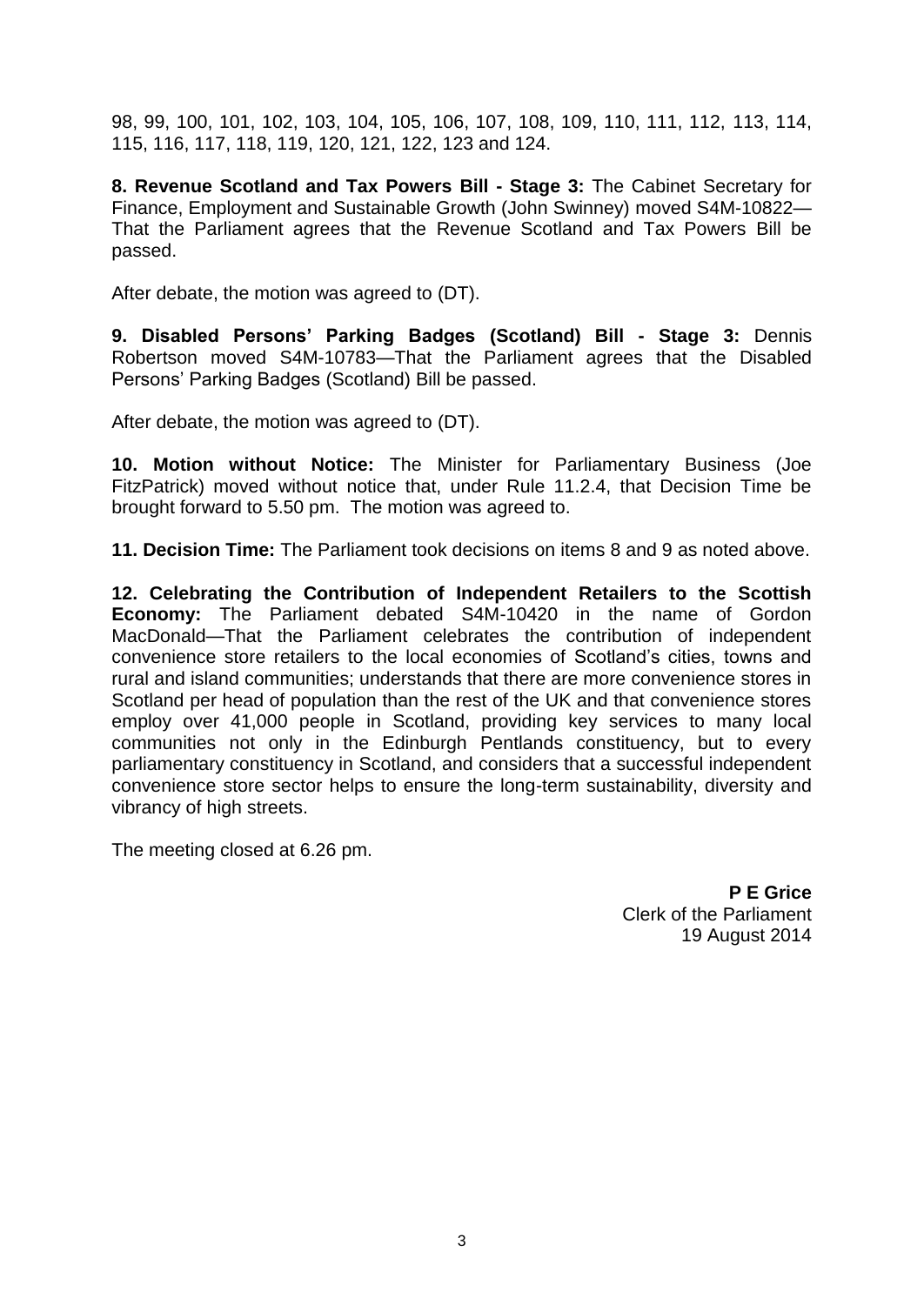### **Appendix (Note: this Appendix does not form part of the Minutes)**

### **Legislative Consent Memorandums**

The following memorandum was lodged on 15 August 2014—

Nicola Sturgeon: Supplementary Legislative Consent Memorandum on the Deregulation Bill (UK Parliament legislation) (LCM (S4) 30.2)

The following memorandum was lodged on 18 August 2014—

Kenny MacAskill: Legislative Consent Memorandum on the Criminal Justice and Courts Bill (UK Parliament legislation) (LCM(S4) 32.1)

### **Other Documents**

The following document was laid before the Parliament on 18 August 2014 and is not subject to Parliamentary procedure—

Mobility and Access Committee for Scotland Annual Report 2013-14 (SG/2014/157)

laid at the request of a member of the Scottish Government and not under any laying power

#### **Committee Reports**

The following reports were published on 19 August 2014—

Delegated Powers and Law Reform Committee, 49<sup>th</sup> report 2014 (Session 4): Subordinate Legislation (SP Paper 583)

Delegated Powers and Law Reform Committee, 50<sup>th</sup> report 2014 (Session 4): Legislative Consent Memorandum on the Small Business, Enterprise and Employment Bill (SP Paper 584)